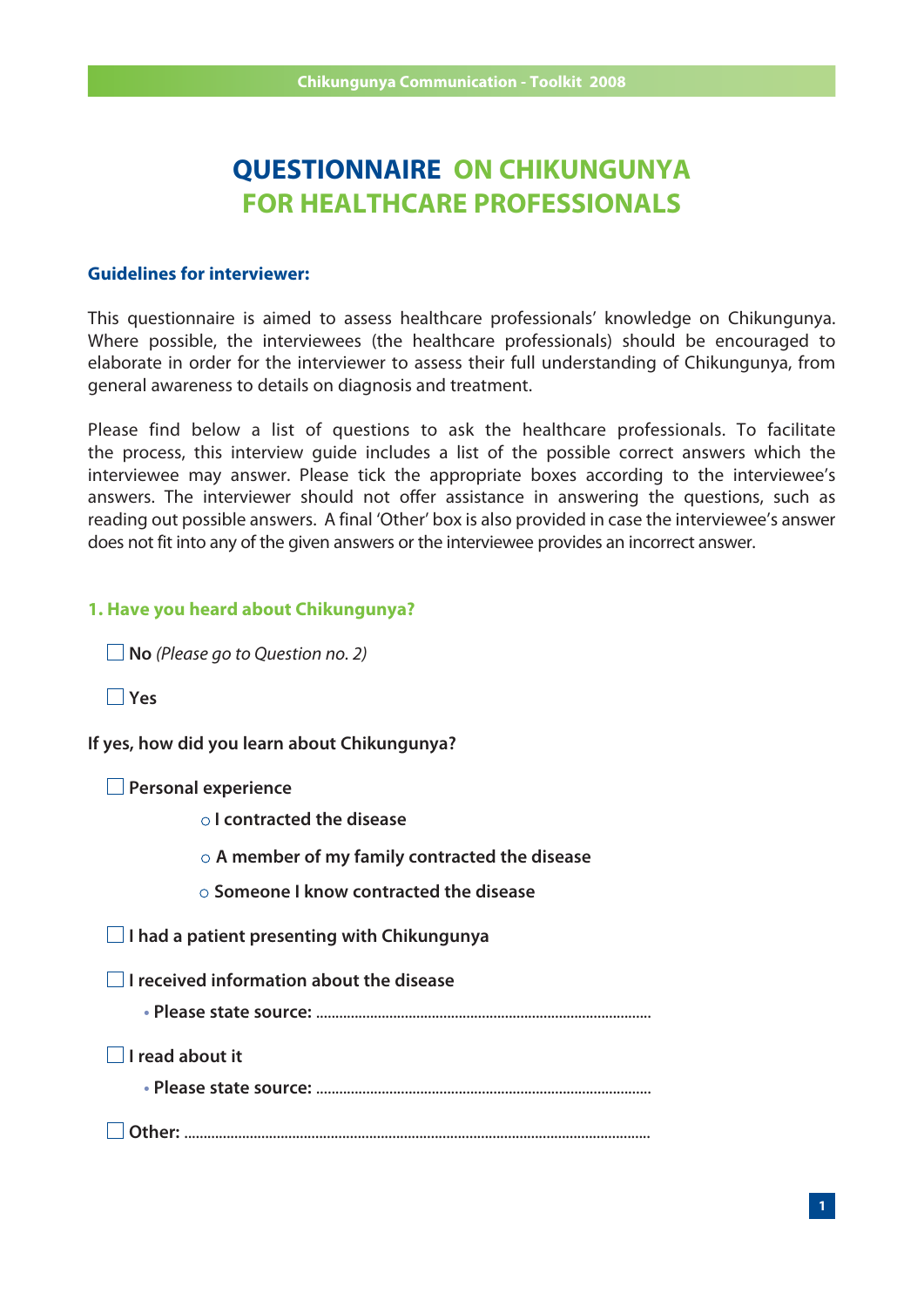# **2. Do you know where the disease can be found?**

■ **No** (Please go to Question no. 3)

 **Yes**

# **If yes, please state:**

| <b>AFRICA</b>       | <b>SOUTHEAST ASIA</b> | <b>INDIAN SUBCONTINENT</b> |
|---------------------|-----------------------|----------------------------|
| <b>INDIAN OCEAN</b> | <b>EUROPE</b>         | <b>OTHER CONTINENTS</b>    |

# **3. Do you know how it is transmitted?**

 **No** (Please go to Question no. 4)

 **Yes**

#### **If yes, please state:**

 **Infected bites by** 

- Insects
- $\frac{\circ}{\circ}$  Mosquitoes (no specification)
- "Tiger Mosquitoes"
- Aedes albopictus
- Aedes aegypti

Other: .......................................................................................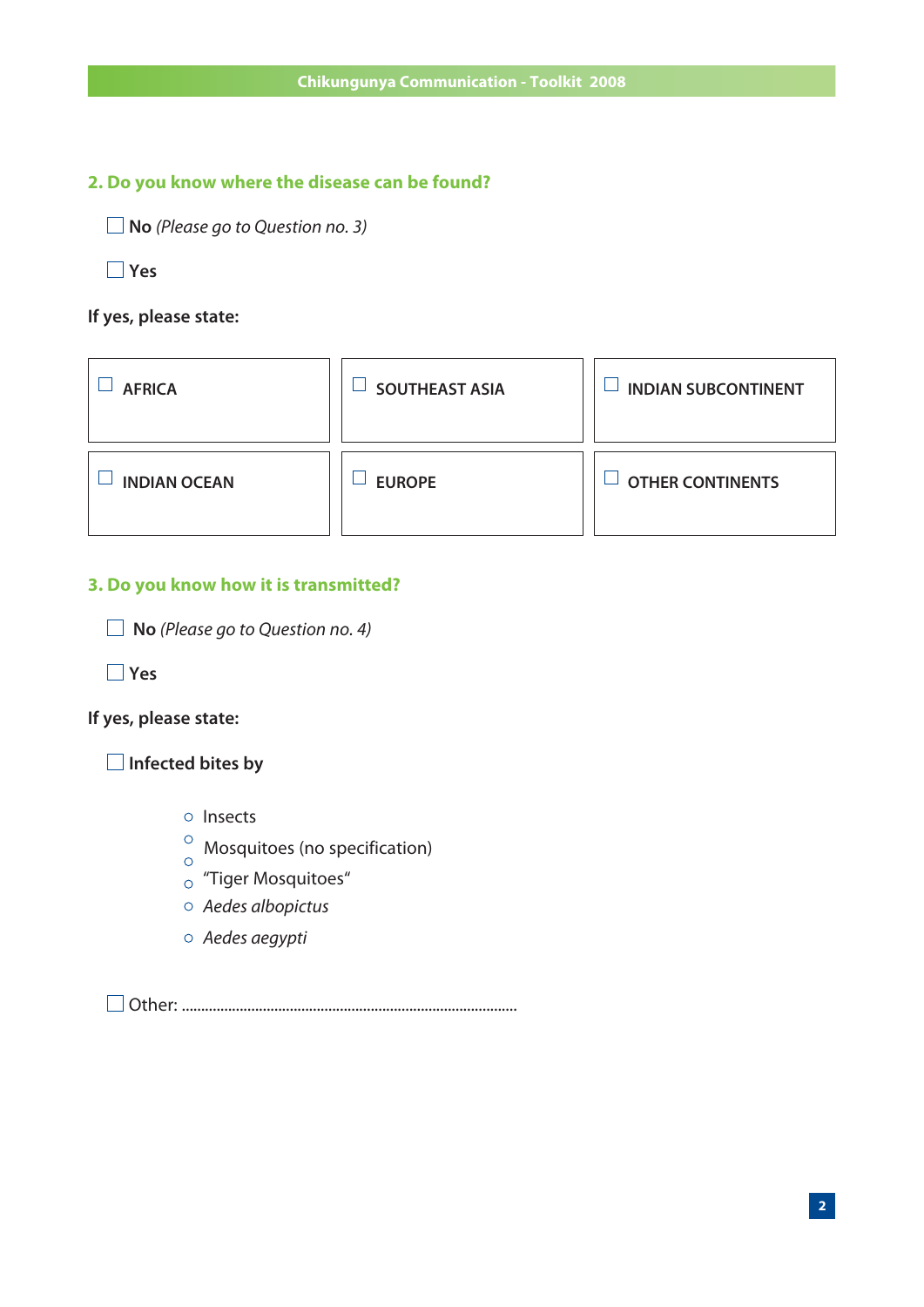## **4. Do you know the symptoms?**

■ **No** (Please go to Question no. 5)

 **Yes**

**If yes, please state:**

 **Sudden onset of high fever (>38.5°C)**

■ Headaches

■ Back pain

 **Myalgia**

 **Arthraglia**

 **Maculo-papular rash**

 **Other:** ........................................................................................................

**5. Do you know the symptoms of possible long-term complications?**

■ **No** (Please go to Question no. 6)

 **Yes**

**If yes, please state:**

 **Gastro-intestinal complications**

 **Cardiovascular decompensation**

 **Menigo-ecephalitis**

 **Other:** ........................................................................................................

#### **6. Are you aware of the treatment procedure?**

■ **No** (Please go to Question no. 7)

 **Yes**

#### **If yes, please state:**

 **There is no treatment specific to Chikungunya**

 **Treatment is symptomatic only**

 **non-steroid anti-inflammatories** 

 **non-salicylic analgetics**

 **Other:** ........................................................................................................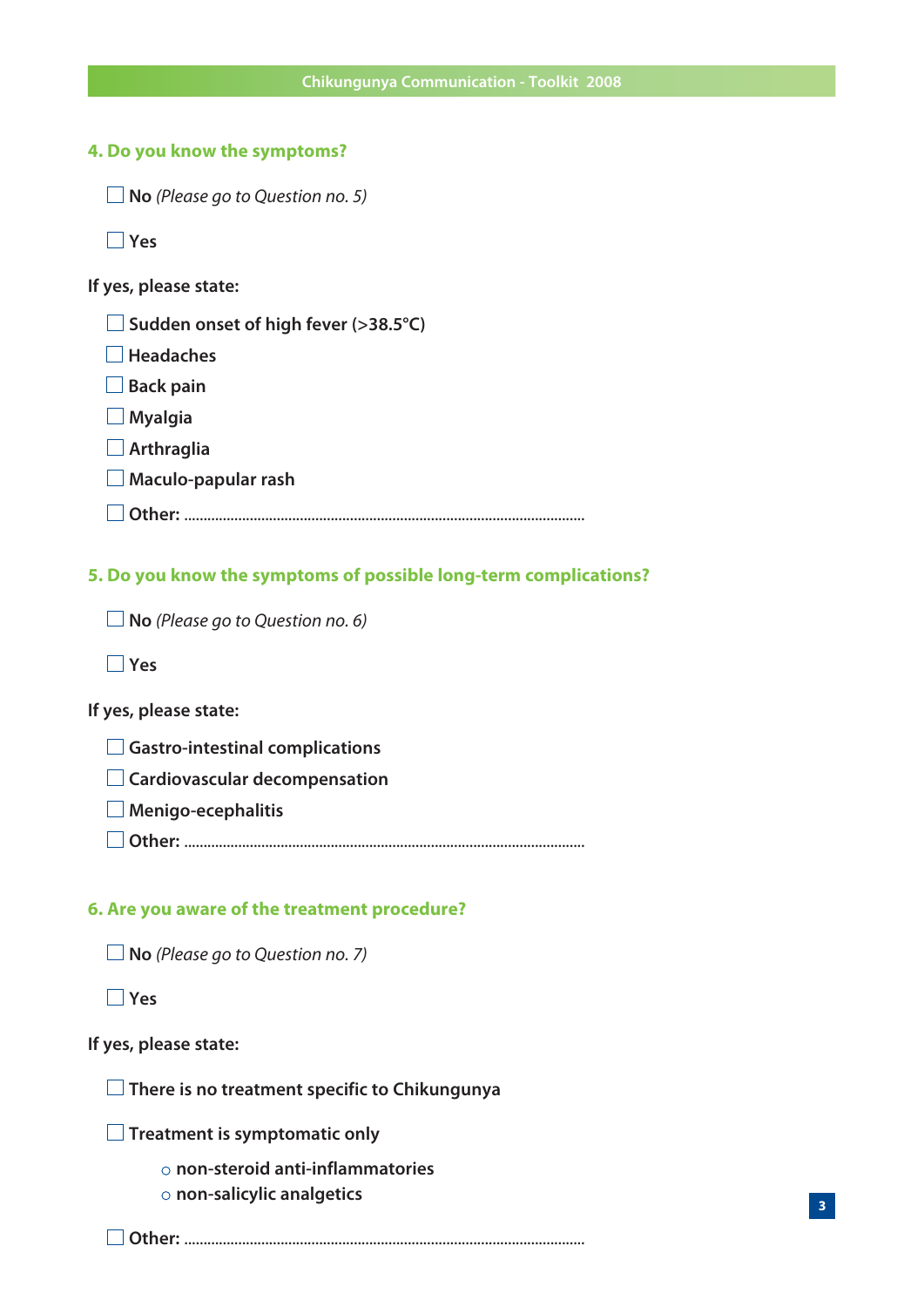**7. Do you know how individuals can prevent contracting Chikungunya?**

■ **No** (Please go to Question no. 8)

 **Yes**

**If yes, please state:**

 **Avoid mosquito bites**

- **Wear long-sleeved shirts and long trousers**
- **Use mosquito repellents, coils or other devices**
- **Use insecticide-treated bed nets**
- **Set the air-conditioning to a low temperature at night**

**8. Do you know how individuals can prevent the vector from breeding in and around their houses?**

■ **No** (Please go to Question no.9)

 **Yes**

**If yes, please state:**

 **Avoid water gathering around the house**

 **Other:** ........................................................................................................

## **9. Are you aware of any existing or planned activities aimed at preventing or controlling possible outbreaks of Chikungunya?**

 **No**

 **Yes**

 **• Please state which activities:** 

.................................................................................................................................................................................................. .................................................................................................................................................................................................. ..................................................................................................................................................................................................